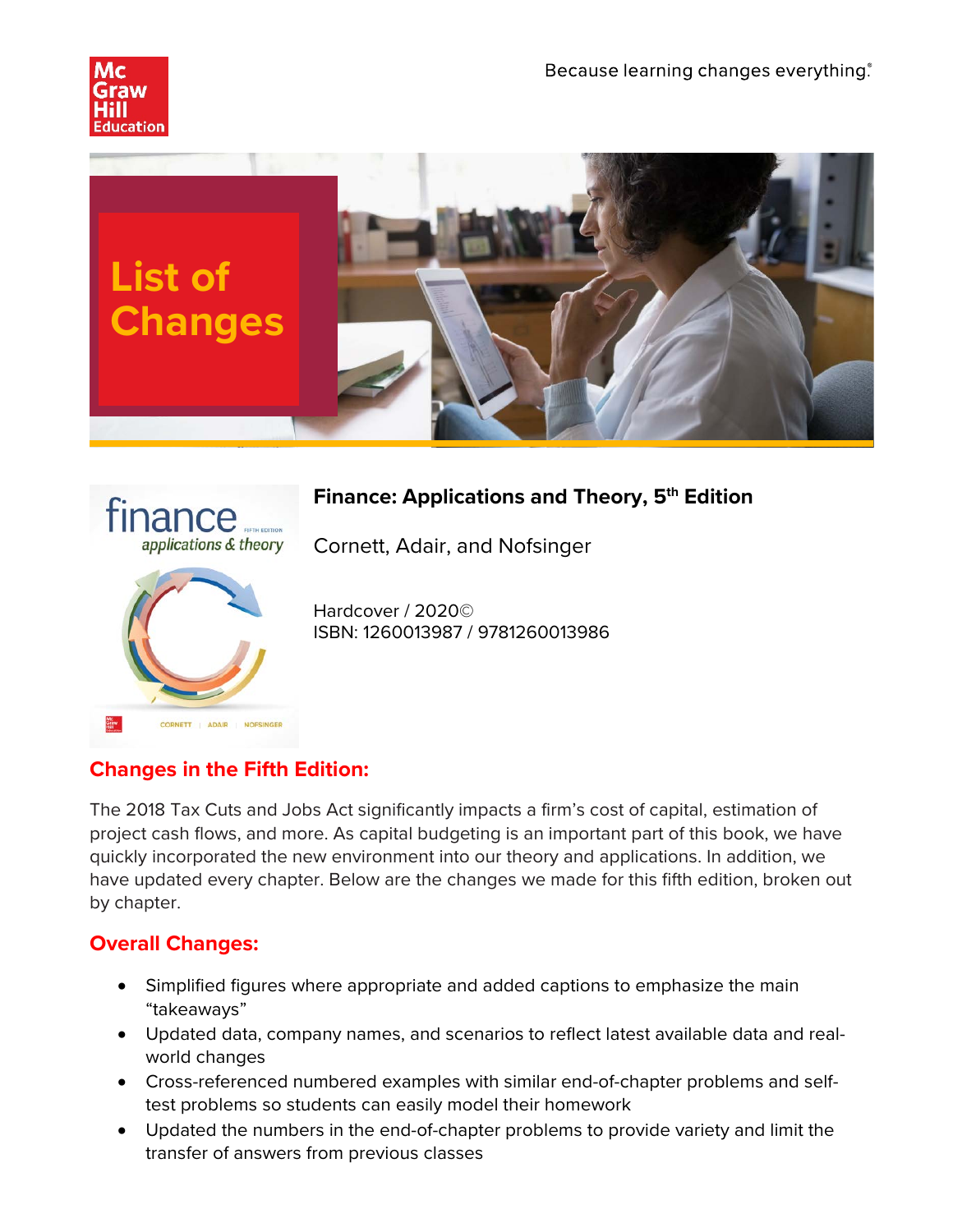# **Chapter-by-Chapter Changes:**

#### **Chapter 1: Introduction to Financial Management**

- Updated the Personal Application with information on firms that have filed for bankruptcy more recently
- Changed Learning Goal 1-9 to address the new tax law change and its ramifications on businesses
- Updated the data in Example 1-2 on executive compensation
- Replaced Section 1.7 on the financial crisis with a new Section 1.7: Big Picture Environment, to discuss the ramifications of the Tax Cuts and Jobs Act of 2017

## **Chapter 2: Reviewing Financial Statements**

- Added discussion of changes to recording of bonus depreciation under TCJA
- Added new TCJA corporate tax rate throughout the chapter, in-chapter examples, selftest problems, end-of-chapter questions and problems
- Added new TCJA cap on tax deductibilty of interest
- Added a new Finance at Work box
- Added updated financial examples

## **Chapter 3: Analyzing Financial Statements**

- Added more discussion of how TCJA affects tax deductibility of interest and, thus once the tax deductible limit is reached, the attractiveness of debt as a source of financing
- Updated all in-chapter examples, end-of-chapter problems, and Integrated Mini-Case to reflect new tax law

#### **Chapter 4: Time Value of Money 1: Analyzing Single Cash Flows**

- Updated the data in Figure 4.5 on gold prices
- Updated the gold return data in the Mini-Case

# **Chapter 5: Time Value of Money 2: Analyzing Annuity Cash Flows**

• Updated discussions to current events

#### **Chapter 6: Understanding Financial Markets and Institutions**

- Updated figures and tables throughout the chapter
- Noted that the TCJA has put a \$10,000 limit on tax relief on interest on municipal bonds

# **Chapter 7: Valuing Bonds**

- Updated Figures 7.1–7.5 on bond issuance, interest rate path, yield to maturities, new bond quotes, and a summary of the bond market
- Updated Marginal Tax Brackets in Self-Test Problem #3
- Changed problem answers in Connect to reflect previous change in Treasury bond quote format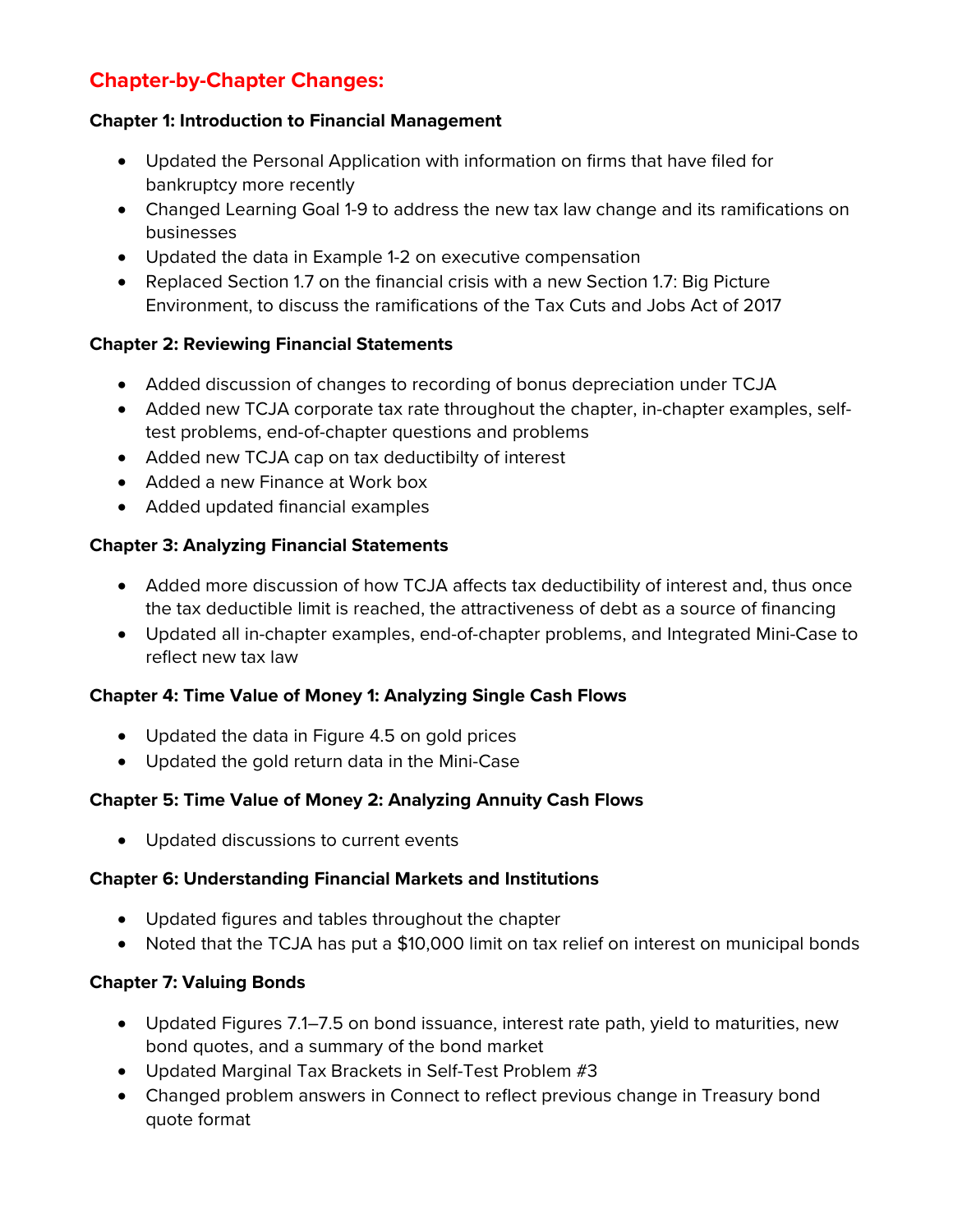## **Chapter 8: Valuing Stocks**

- Updated all table and figure values in the body of the chapter
- Updated the coverage of the stock market exchange in Section 8.2 to discuss the changes that have occurred in the NYSE and elsewhere
- Revised examples to include new firm data and solution figures

## **Chapter 9: Characterizing Risk and Return**

- Revised the example that runs throughout the chapter to replace Staples with Boeing
- Updated all table and figure values in the body of the chapter
- Updated Timeout 9-2 and 9-4
- Revised Example 9-1 to discuss the failed Broadcom takeover of Qualcomm
- Revised Example 9-2 to include Boeing and Bank of America
- Revised the data for the end-of-chapter Excel problem
- Updated the data in the Mini-Case problem

## **Chapter 10: Estimating Risk and Return**

- Updated values and data in Tables 10.1–10.4
- Changed discuss and Figure 10.2 to be about Disney
- Updated the Mini-Case data
- Updated data for end-of-chapter Excel problem

## **Chapter 11: Calculating the Cost of Capital**

- Added new TCJA corporate tax rate throughout the chapter, in-chapter examples, selftest problems, and end-of-chapter questions and problems
- Updated Viewpoints to reflect revised corporate and personal tax rates
- Revised conceptual material throughout chapter to reflect the fact that, under TCJA, some interest on debt may not be fully tax deductible, while at the same time more capital expenditures are now immediately expensable using bonus depreciation or increased Section 179 deductions
- Updated Equation 11-1 and added Equation 11-2 to reflect two possible cases for the deductibility of debt interest
- Revised discussion of corporate tax rates in calculation of project WACC

#### **Chapter 12: Estimating Cash Flows on Capital Budgeting Projects**

- Added new TCJA corporate tax rate throughout the chapter, in-chapter examples, selftest problems, and end-of-chapter questions and problems
- Updated Viewpoints to reflect revised corporate tax rates
- Revised discussion of calculation of OCF and total cash flows to reflect updated corporate tax rates
- Added discussion of bonus depreciation revised discussion of Section 170 deductions to reflect TCJA